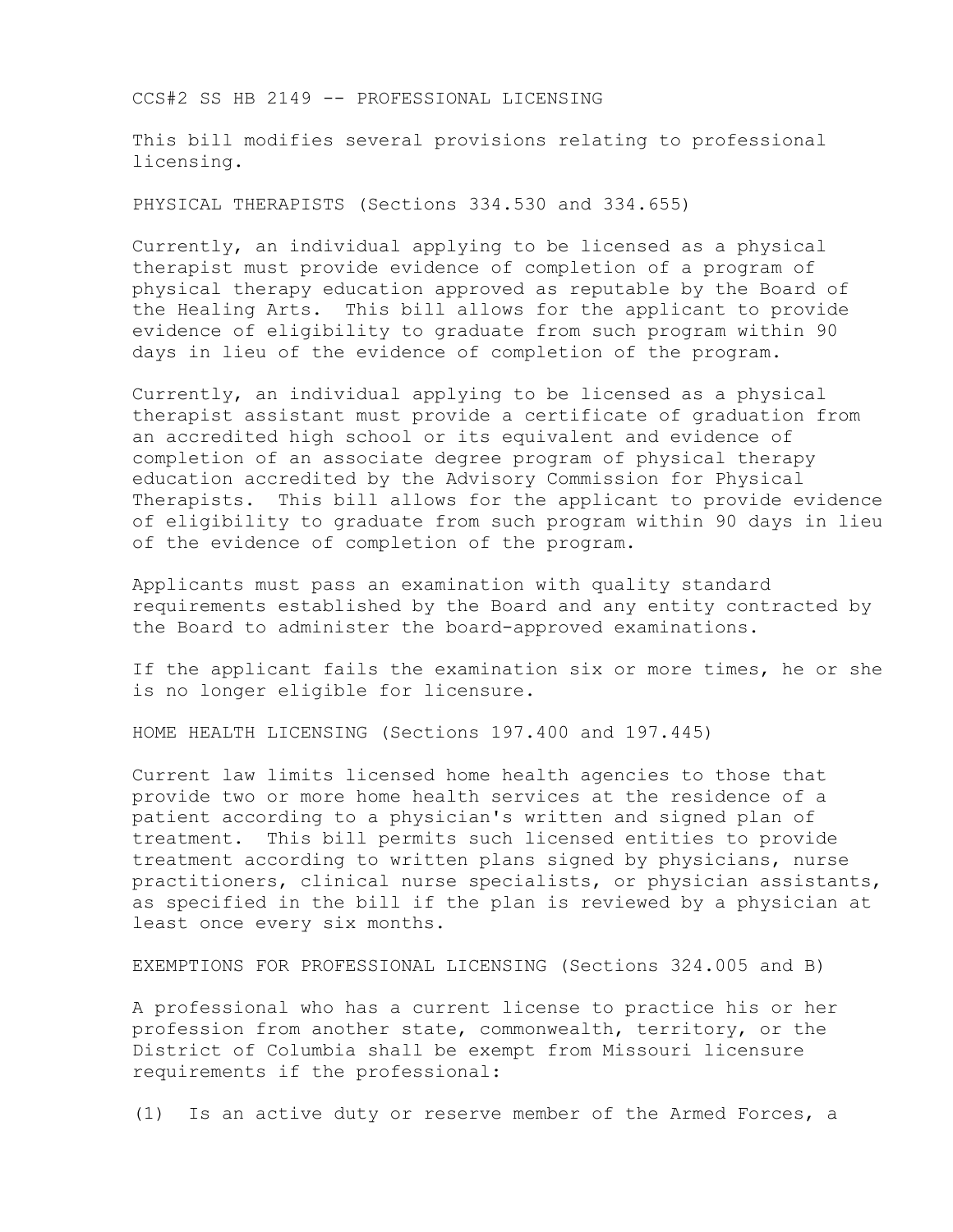member of the National Guard, a civilian employee of the U.S. Department of Defense (DOD), an authorized contractor under federal law, or a professional otherwise authorized under the DOD;

(2) Practices the same occupation or profession for which he or she holds a current license; and

(3) Is engaged in the practice of a profession through a partnership with the federal Innovative Readiness Training program within the DOD.

This exemption shall only apply while:

(1) The professional's practice is required by the program pursuant to military orders; and

(2) The services provided by the professional are within the scope of practice for individual's respective profession in Missouri.

This provision has an emergency clause.

LAND SURVEYORS (Sections 327.312, 327.313, 327.314, and 327.331)

Beginning January 1, 2024, this bill changes the name of a person licensed as a land surveyor-in-training to a land surveyor-intern. A person may apply to the Missouri Board for Architects, Professional Engineers, Professional Land Surveyors, and Professional Landscape Architects for enrollment as a land surveyor-intern if such person is a high school graduate or possesses a certificate of high school equivalence and has passed any examination required by the Board. Beginning January 1, 2024, this bill institutes new education, experience, and examination requirements for licensure as a land surveyor, as described in the bill.

MISSOURI DENTAL BOARD PILOT PROJECTS (Section 332.325)

This bill authorizes the Missouri Dental Board, in collaboration with the Department of Health and Senior Services and the Office of Dental Health within the Department of Health and Senior Services, to approve pilot projects designed to examine new methods of extending care to under-served populations. Such projects may employ techniques or approaches to care that may necessitate a waiver of statute or regulation and shall follow the requirements of the bill regarding scope, content, and reports.

The provisions of this section expire on August 28, 2026, and a report of the pilot projects approved by the Board shall be submitted to the General Assembly no later than December 1, 2025.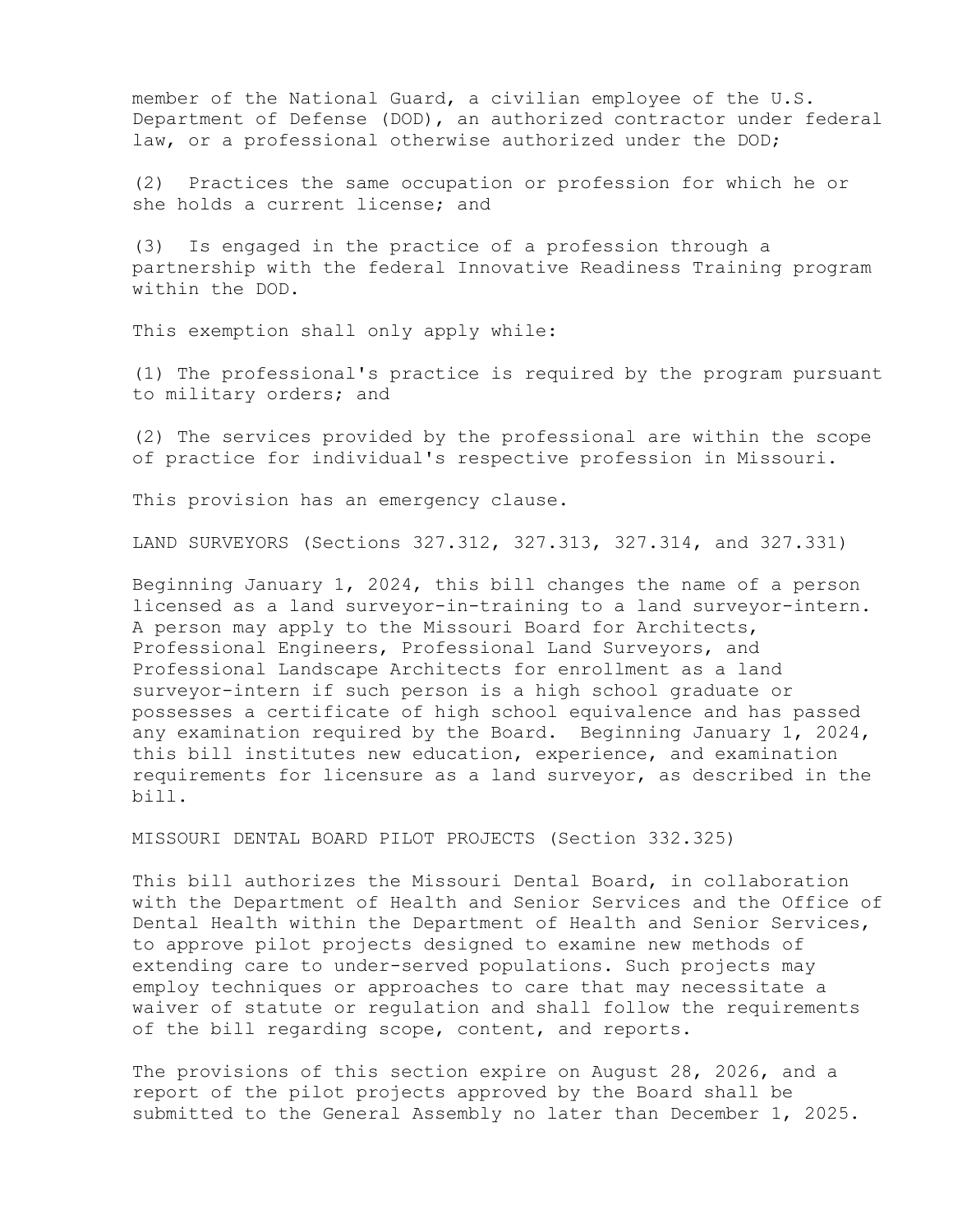PHYSICIAN AND PHARMACIST PRESCRIPTION AND DISPENSATION OF IVERMECTIN AND HYDROXYCHLOROQUINE (Sections 334.100 and 338.055)

This bill prohibits the State Board of Registration for the Healing Arts from taking administrative action against a certificate of registration or authority, permit, or license required by this Chapter for any person due to the lawful dispensing, distributing, or selling of ivermectin tablets or hydroxychloroquine sulfate tablets for human use in accordance with prescriber directions. A pharmacist cannot contact the prescribing physician or the patient to dispute the efficacy of ivermectin tablets or hydroxychloroquine sulfate tablets for human use unless the physician or patient inquires of the pharmacist about the efficacy of ivermectin tablets or hydroxychloroquine sulfate tablets.

AUDIOLOGISTS AND SPEECH-LANGUAGE PATHOLOGISTS (Sections 345.015, 345.022, 345.050, 345.052, and 345.085)

This modifies provisions relating to audiology and speech-language pathology. In order to be eligible for licensure by the State Board of Registration for the Healing Arts by examination under this bill, each applicant shall present written evidence of completion of a clinical fellowship. Any person in a clinical fellowship shall hold a provisional license to practice speechlanguage pathology or audiology and shall be issued a license if the person meets requirements set forth in the bill.

This also modifies provisions relating to license reciprocity.

Currently, applicants who are licensed in another country or hold a certificate of competence issued by the American Speech-Language-Hearing Association may receive a license without an examination. This bill repeals this provision and implements a provision permitting any person who, for at least one year, has held a valid, current license issued by another state, a branch or unit of the military, a U.S. territory, or the District of Columbia, to apply for an equivalent Missouri license through the Board, subject to procedures and limitations as provided in the bill.

This bill also adopts the Audiology and Speech-Language Pathology Interstate Compact. The purpose of the compact is to increase access to audiology and speech-language pathology services by providing for the mutual recognition of other member state licenses. The compact sets forth requirements that must be met in order for a state to join the compact. Each member state shall require an applicant to obtain or retain a license in the home state and meet the home state's qualifications for licensure or renewal of licensure as well as all other applicable state laws.